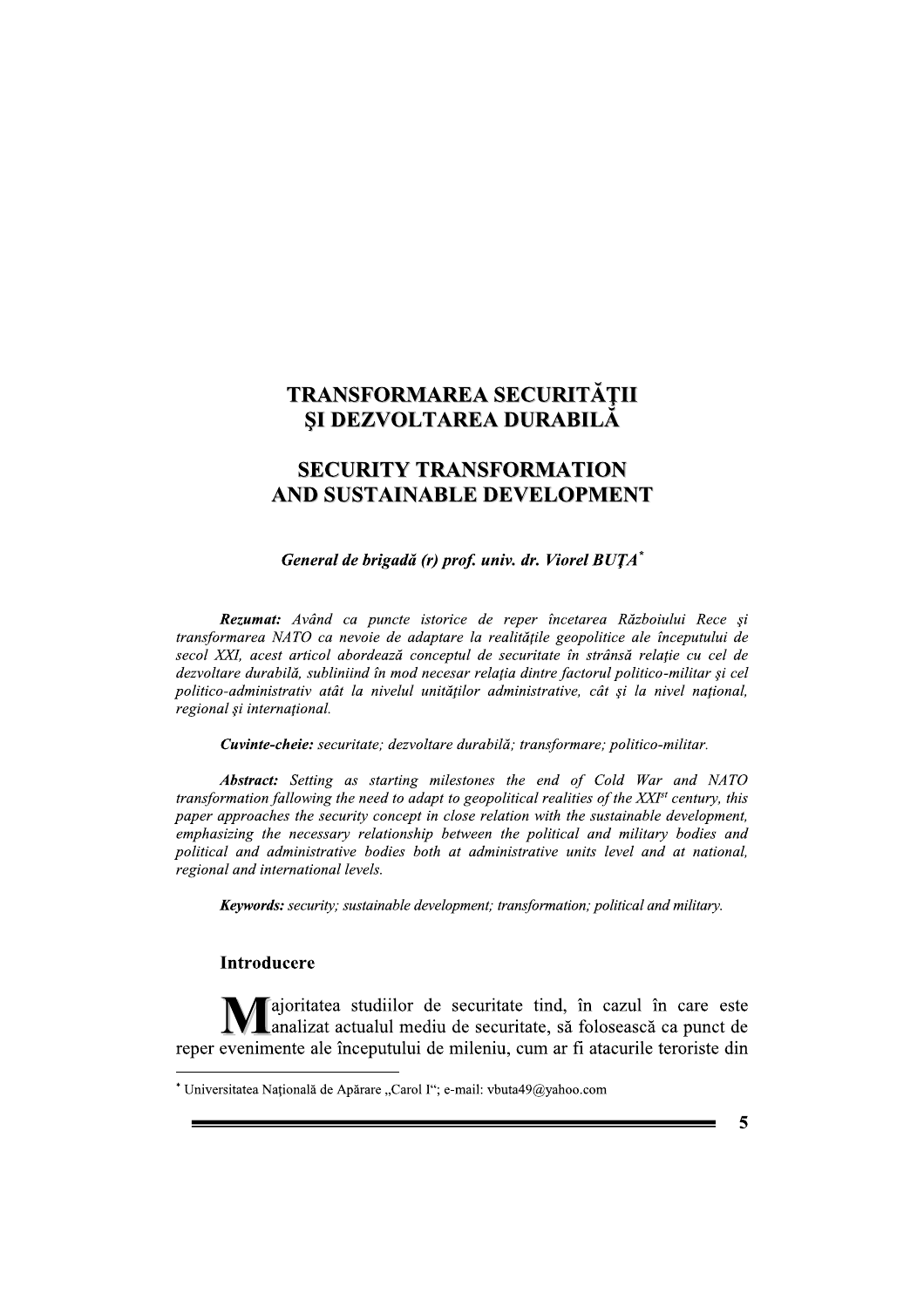

SUA de la 11 septembrie 2001 sau declanșarea crizei financiar economice din perioada 2008-2010. Suntem de acord că aceste evenimente au schimbat nu numai mediul de securitate la nivel international, ci au condus si la transformări profunde în ceea ce privește conceptul de securitate și abordarea acestuia atât de către principalii actori de pe scena internațională, adică statele, cât și de către principalele organizații internaționale, precum ONU, NATO sau UE.

În opinia noastră, însă, principalul reper care marchează începutul celor mai profunde transformări privind securitatea este perioada încheierii Războiului Rece, perioadă în care grila de putere a scenei internaționale s-a modificat, trecându-se de la bipolaritatea sustinută de cele două mari puteri angrenate în Războiul Rece, SUA și URSS, la unipolaritate, în care grila de putere a fost dominată de superputerea SUA. În deceniile care au urmat acestei perioade, grila internatională de putere a suferit transformări, de la unipolaritate la multipolaritate, ajungându-se în prezent să se discute despre policentrismul<sup>1</sup> scenei internationale.

#### Conceptul de securitate umană

O analiză atentă asupra mediului de securitate modern și contemporan ne dezvăluie însă faptul că multitudinea de încercări în scopul asigurării unei stări optime de securitate și stabilitate nu au avut întotdeauna rezultatele dorite. Mare parte a abordărilor privind securitatea s-au orientat spre asigurarea securității teritoriale a statului națiune prin relațiile de putere, în special prin intermediul celor de tip militar. Mutarea accentului, în ultimul deceniu, asupra aspectelor economice relationate securității a condus la identificarea unor domenii mai putin cercetate, cum ar fi securitatea energetică, securitatea resurselor în general și a celor ce țin de hrană în special, s-a vorbit din ce în ce mai des despre securitatea alimentară. Toate aceste tendinte nu dezvăluie celui aplecat asupra subiectului decât un singur lucru: o puternică latură "umanistă" în domeniul studiilor de securitate, o știință a securității care are în centrul ei omul, individul. Conceptul de securitate umană este unul dintre conceptele ce apartin acestui trend, un

<sup>&</sup>lt;sup>1</sup> Daniel Möckli, Strategic Trends 2012, Key Developments in Global Affairs, Center for Security Studies (CSS), Zurich, 2012, pp. 7-12.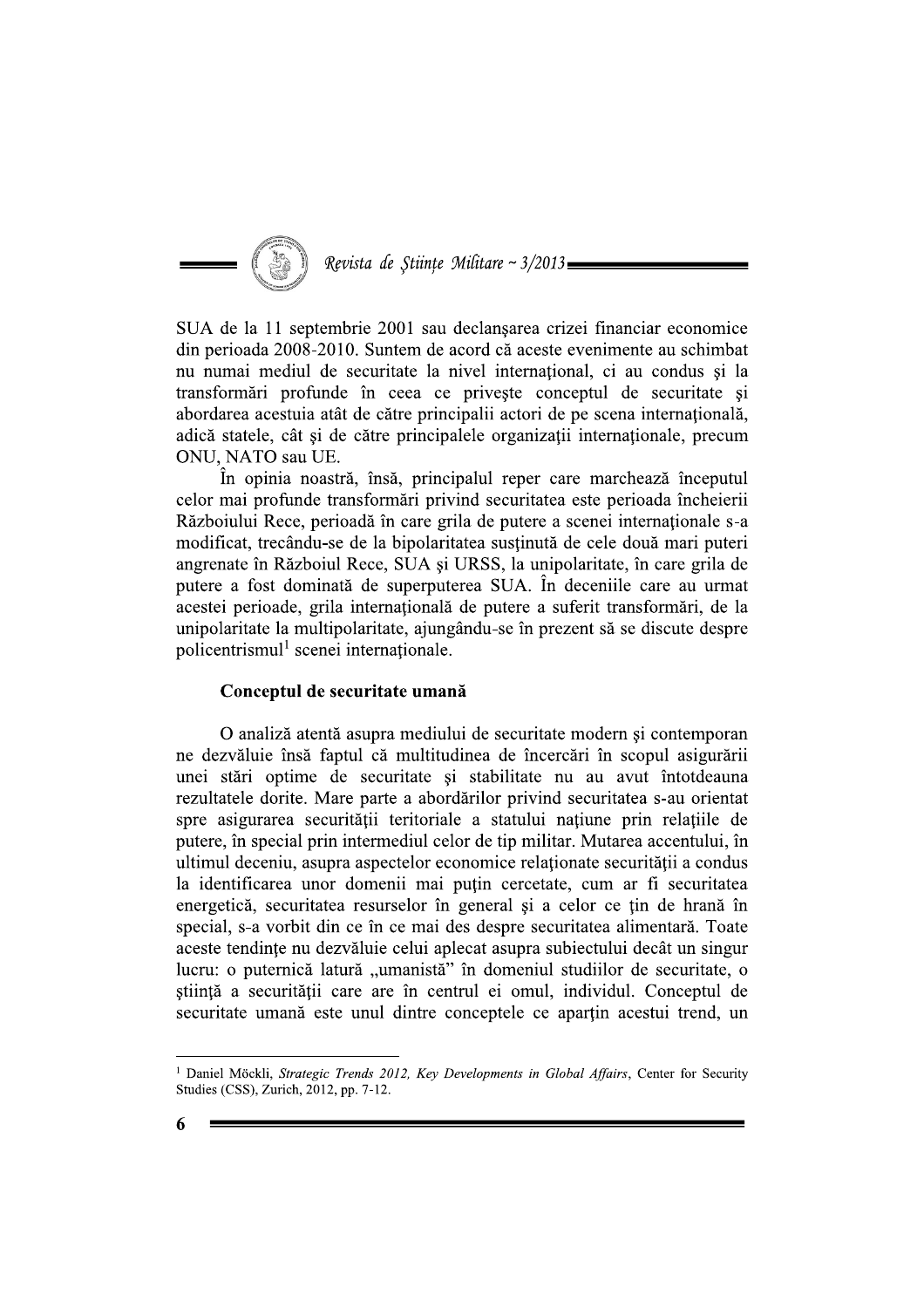$\implies$  Revista de Stiințe Militare ~ 3/2013 (

concept care combină dezvoltarea economică cu securitatea militară și alte drepturi fundamentale ale omului. Așa cum a fost promovat de către Organizația Națiunilor Unite (ONU), conceptul avea ca efect lipsa sentimentului de teamă și a grijilor privind nevoile fundamentale umane.

Astfel, *Human Development Report*, emis în 1994 în cadrul Programului de Dezvoltare al Natiunilor Unite, este axat în mod special pe conceptul de securitate umană, concept care nu mai are legătură atât de directă cu dimensiunea militară a securității, fiind un concept orientat mai degrabă către viața și demnitatea umană decât spre lupta armată<sup>2</sup>. Astfel, securitatea umană avea patru caracteristici esentiale: era universală. componentele sale erau interrelationate, cel mai potrivit mijloc de asigurare a ei era prin instrumente preventive și, cel mai important, omul era măsura întregii construcții a acestui concept. Ca orice concept relaționat securității, securitatea umană este caracterizat de două elemente cheie: orientarea către viitoarele riscuri și evitarea oricăror perspective care să conducă în viitor la stări de deprivare. Prin urmare, securitatea umană este relationată conceptului de bunăstare, aceasta constituind, totodată, o unitate de măsură a nivelului securității umane. În termeni concreti, bunăstarea poate fi indicată, la nivel național, de venitul pe cap de locuitor, dar, așa cum se afirmă în raportul menționat anterior, pentru o evaluare cât mai corectă a securității umane este necesar să se aibă în vedere si alti doi factori: sănătatea și educația<sup>3</sup>.

Având aceste elemente, putem contura o premisă inițială a demersului nostru, și anume că toate domeniile activității umane sunt relaționate celor trei factori notați anterior, și avansăm ipoteza că aceștia pot constitui factori strategici în cadrul securității nationale. Demersul nostru stiintific va fi orientat însă, cu precădere, asupra factorului economic și importanța sa strategică în cadrul securității naționale, sau mai corect spus asupra locului si rolului său în creionarea oricărei strategii de securitate fie ea natională. europeană sau euroatlantică.

Aditional factorului economic, trebuie să notăm existenta unei relatii directe dintre securitatea națională și securitatea umană, ele fiind concepte complementare pe arii de manifestare comune. În aplicabilitatea practică a

 $3$  Ibidem.

<sup>&</sup>lt;sup>2</sup> \*\*\* Human Development Report, United Nations Development Programme (UNDP), Oxford University Press, New York, 1994, p. 22.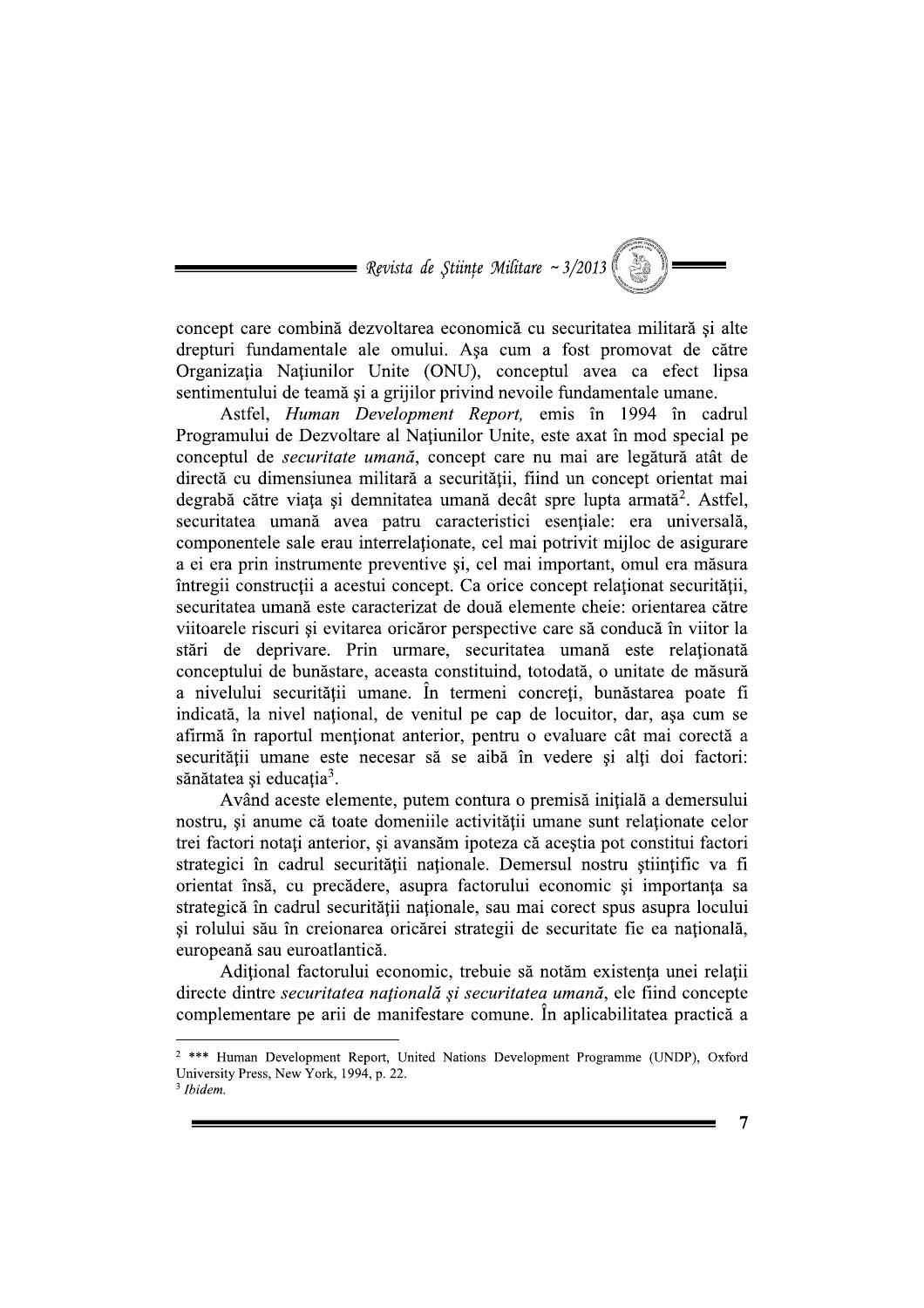

ambelor concepte forțele armate, de exemplu, sunt un numitor comun, o garantie pentru atenuarea riscurilor si îndepărtarea amenintărilor atât la nivel individual, cât și la nivel național al securității.

#### Transformarea viziunii NATO privind securitatea

Perioada încheierii Războiului Rece pe care o propuneam la începutul acestui material ca principalul reper al transformării securității de-a lungul ultimelor trei decenii au condus la ideea adaptării Alianței Nord-Atlantice la provocările noului mediu de securitate. Astfel s-a simțit necesară abordarea securității într-o manieră integrată și holistică, având în vedere că amenințările nou apărute erau mult mai diverse și diferite față de cele caracteristice Războiului Rece, insecuritatea căpătând o dimensiune globală.

Prin urmare, într-o perioadă în care mediul strategic suferea o serie de transformări fără precedent până la acea dată (disoluția URSS, apariția unor noi state fie prin secesiune, fie prin unificare, intensificarea fenomenului terorist) NATO se vedea provocat de un proces de transformare care în timp a presupus:

• extinderea Alianței cu noi membri care împărtășeau valorile comunității nord-atlantice:

• acordarea unei atenții sporite situațiilor ce decurg din art. 4 al Tratatului Nord-Atlantic, care presupune ca NATO să acționeze ca un forum de consultări cu alti actori;

• optimizarea proceselor decizionale si crearea unor mecanisme eficiente pentru a spori gradul de disponibilitate a fortelor;

· aprofundarea cooperării cu statele asiatice și cu cele din regiunea Pacificului, în scopul sprijinirii intereselor colective de securitate ale țărilor membre pentru a putea, atunci când este necesar, să interacționeze în cadrul unor coaliții mai largi.

Transformarea NATO a presupus, de-a lungul timpului, nu doar misiuni în sprijinul direct al membrilor săi, ci și pentru evitarea degradării stării de securitate în diverse regiuni, misiuni nonarticol 5, de tipul peacebuilding sau peace-keeping, uneori participând, prin misiuni de asistență militară sau training la diferite programe în state aflate în reconstructie după crize sau conflicte.

Я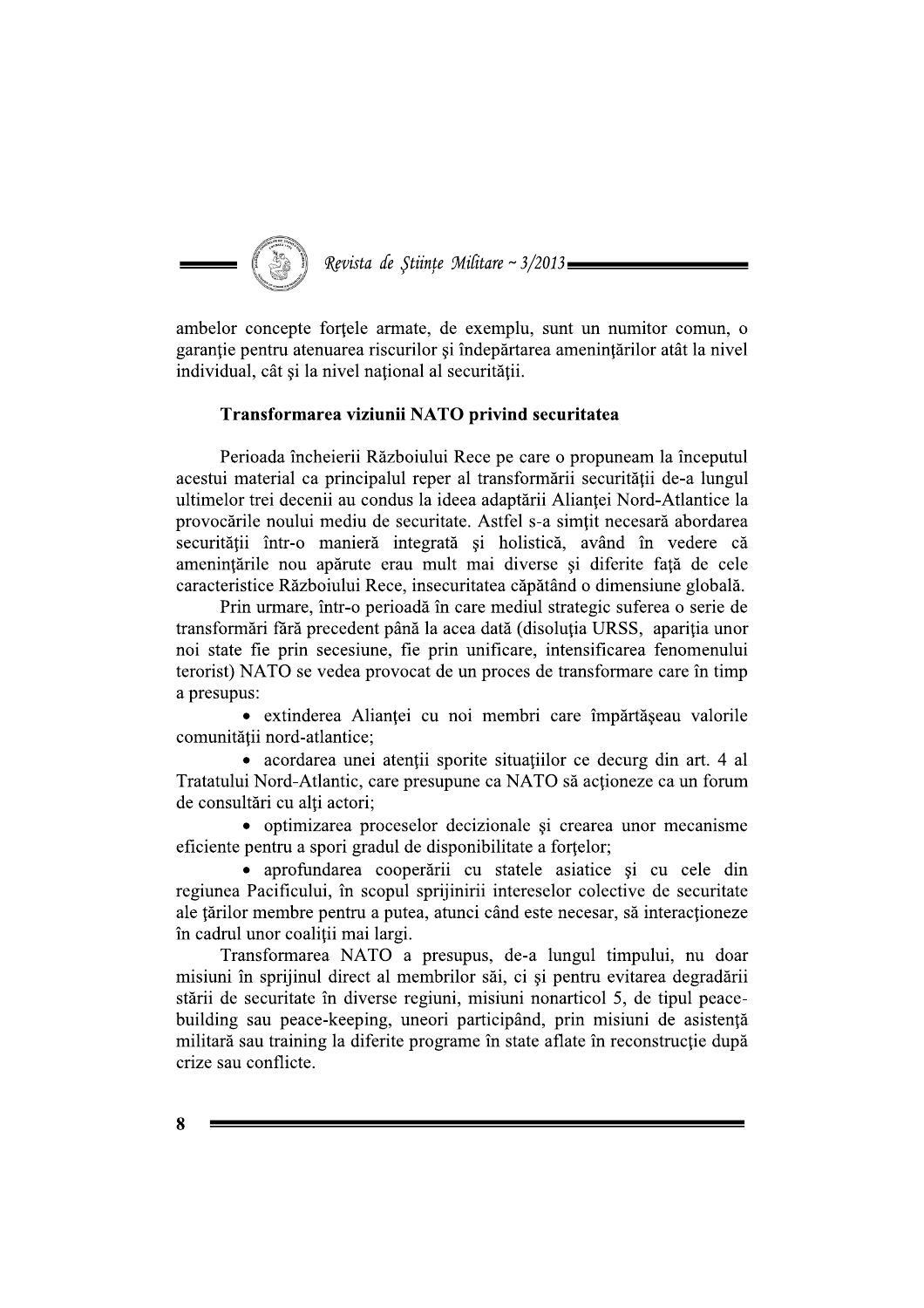În acest domeniu al crizelor și conflictelor, domeniul militar al securității se intersectează cu cel al dezvoltării durabile.

#### Securitatea și dezvoltarea durabilă

Din punct de vedere structural atât securitatea, cât si dezvoltarea durabilă sunt sustinute de o serie de dimensiuni comune.

Trebuie să menționăm că apariția conceptului de *dezvoltare durabilă* a fost posibilă în perioada deja amintită, a încheierii Războiului Rece, fiind menționat pentru prima oară în Raportul Comisiei Brundtland. Raportul a fost emis în cadrul activităților premergătoare Conferinței ONU pentru Mediu și Dezvoltare din anul 1992 de către Comisia Mondială pentru Mediu și Dezvoltare (WCED) prezidată de prim-ministrul norvegian de la acea dată Gro Harlem Brundtland<sup>4</sup>. Raportul amintit, intitulat Our Common Future, analiza problemele contemporane și sublinia provocările aduse de aspecte precum:

- conditiile de mediu și protecția mediului;
- provocările dezvoltării socio-economice din țările în curs de dezvoltare:
- conexiunea directă dintre mediu și dezvoltarea economică.

Prin alăturarea aspectelor de natură socio-economică cu cele de mediu<sup>5</sup>, documentul amintit a introdus în sfera politicii internationale și naționale conceptul de sustainable development (dezvoltare durabilă). Acest document a constituit, din punct de vedere al studiilor de securitate, constientizarea dimensiunii de mediu a securității, prin abordarea crizelor de mediu ca amenințări la adresa securității naționale, putând produce, în viziunea președintelui<sup>6</sup> comisiei, afectarea securității naționale, prin propagarea spre statele dezvoltate a consecintelor instabilității politice și sociale din statele în curs de dezvoltare.

Din punct de vedere conceptual, rolul raportului mentionat este major pentru dezvoltarea și aplicarea strategiilor privind dezvoltarea durabilă în

<sup>&</sup>lt;sup>4</sup> \*\*\* World Commission on Environment and Development, Our Common Future, Oxford University Press, 1987, p. xii-xv.

 $5$  Ibidem, pp. 2-7.

<sup>&</sup>lt;sup>6</sup> Steve Lonergan, Human Security, Environmental Security and Sustainable Development, în Environment and Security: discourses and practices, Lowi & Shaw, 2000, p. 66.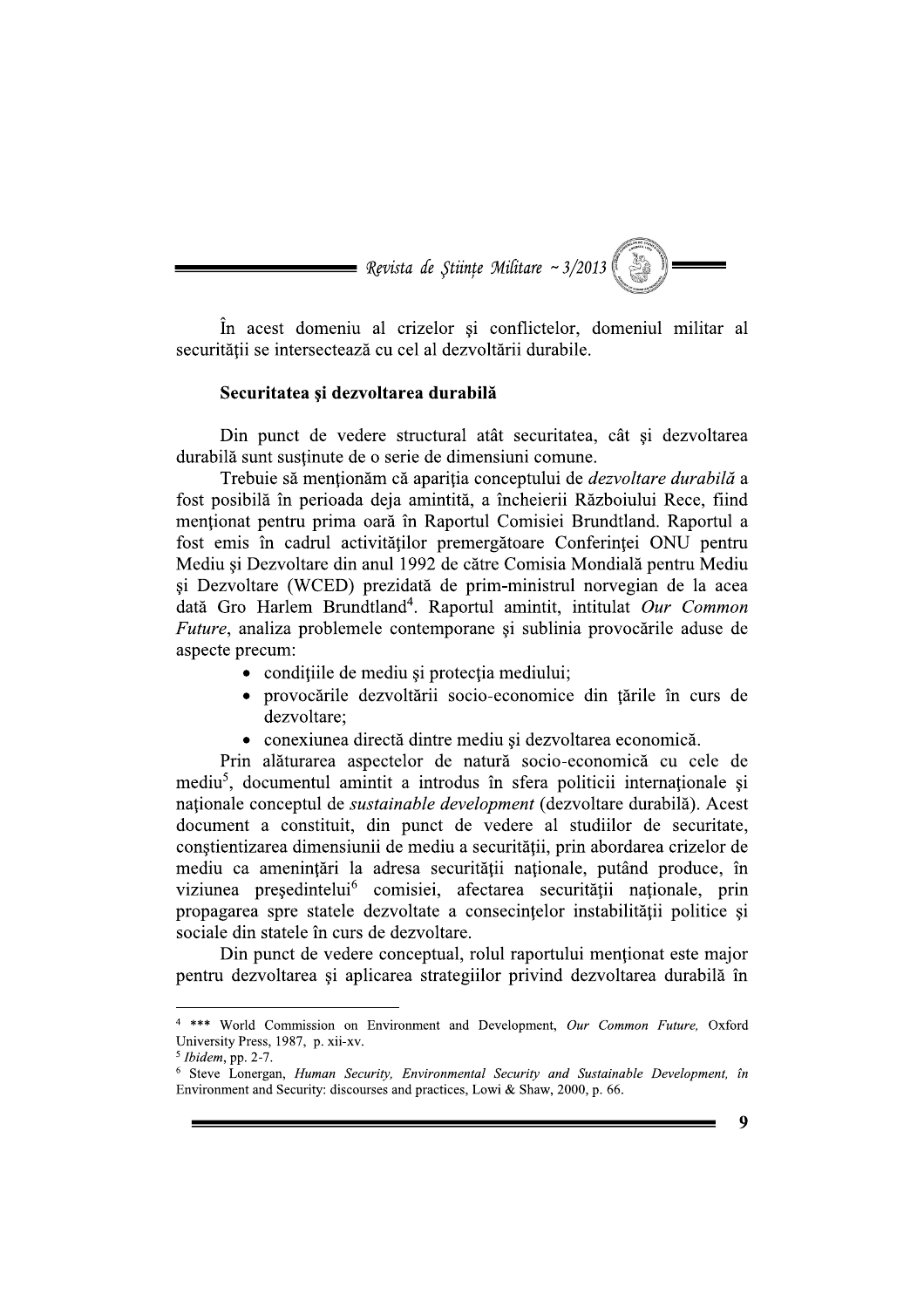

sensul în care a oferit definiția dezvoltării durabile. Astfel, din punctul de vedere al autorilor raportului, pentru ca dezvoltarea să fie durabilă trebuie să răspundă nevoilor prezentului, fără a compromite posibilitatea viitoarelor generații de a răspunde nevoilor proprii<sup>7</sup>. Este posibil să identificăm în această definiție faptul că se acordă o importanță deosebită nevoilor individului uman, în special nevoilor primare ale populației statelor sărace în ceea ce privește hrana, apa, spațiul de locuit și, nu în ultimul rând, asistența medicală și educația.

Dacă dorim să evidențiem legătura dintre securitate și dezvoltare, durabilă, suntem de părere că dezvoltarea durabilă se suprapune în aspectele sale majore nivelului fundamental al securității, și anume nivelului individual al securității, dacă acceptăm că nivelurile securității pornesc de la cel individual și continuă cu cel al grupului și comunităților locale până la nivelurile national, regional si international.

#### Concluzii

În urma aspectelor analizate putem concluziona că transformarea securității a avut ca unul dintre factorii initiatori, lansarea conceptului de dezvoltare durabilă în politicile internaționale. Prin intermediul acestora, conceptul a fost adoptat la nivel national de majoritatea statelor, care au emis strategii naționale specifice privind dezvoltarea durabilă.

Din punctul nostru de vedere, având în atenție aspectul economic comun al securității și dezvoltării durabile, credem că în cadrul național și internațional se pot identifica modalități de cooperare astfel încât să se identifice surse de finantare ale unor projecte, în special de infrastructură, care prin obiectivele dezvoltării durabile să sporească starea de securitate atât la nivelul comunităților locale, în acord cu strategiile de securitate și dezvoltare durabilă emise de guvernele nationale.

<sup>7 \*\*\*</sup> World Commission on Environment and Development, Our Common Future, Oxford University Press, 1987, p. 43.